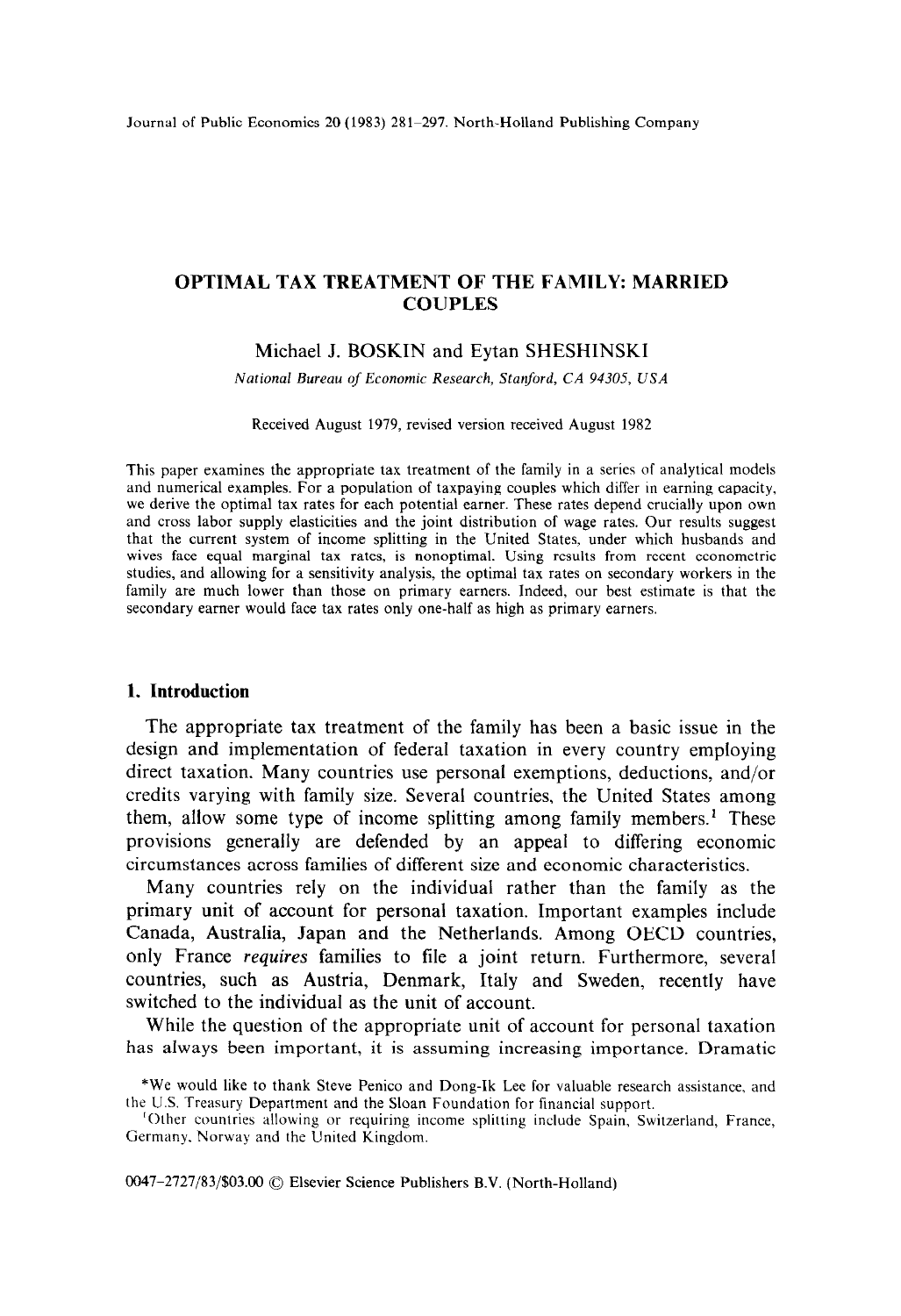changes have occurred in family size and composition in most countries.<sup>2</sup> The combined effects in the United States of the post-World War II baby boom and the 1970's baby bust, the recent rapid increase in the labor force participation of married women, the postponement of marriage and childbearing, the increased life expectancy and the soaring of the divorce rate render the traditional one worker, one child raiser, continuously married several child family representative of a dwindling proportion of the population.

While the time thus seems ripe for a re-examination of the role of the unit of account in personal taxation, such studies not only are few and far between, $3$  but do not focus on what we consider the most important economic issues. For example, virtually no attention is paid to the efficient allocation of the time of family members between the market and the household. Nor is the assortive mating in society and the valuation of full income examined in an attempt to design an efficient and equitable tax system.

The purpose of the present paper is to begin to provide a theory of the optimal tax treatment of the family. Our procedure is to examine a series of models, each of which focuses on a particular aspect of the problem of the tax treatment of the family. Thus, section 2 presents a model of identical families and discusses the issue of the most efficient tax system to raise the government's required revenue. Various approaches to the taxation of the family are analyzed from this efficiency point of view.

Section 3 extends the analysis to the case of differences across households in the ability to produce market income. Introducing the joint density of the wage rates of husbands and wives and a representation of social welfare enables us to discuss the tradeoff between efficiency losses and redistribution inherent in designing a tax system.

Section 4 develops an instructive and illustrative special case of the analysis by confining attention to the Stone-Geary class of utility functions. Since the analyses of sections 2 and 3 reveal that certain empirical parameters - own and cross substitution effects on the labor supply of husbands and wives plus the parameters of the joint distribution of abilities - play a central role in the design of the optimal tax treatment of the family, we discuss econometric estimates of these parameters and employ them to estimate the optimal tax system.

Section 5 concludes with a discussion of issues in the taxation of families of different size and composition which we address in the sequel to this paper.

<sup>&</sup>lt;sup>2</sup>See the excellent summary by Michael, Fuchs and Scott (1980).

<sup>&</sup>lt;sup>3</sup>Important recent exceptions include Munnell (1980), Brazer (1980) and Rosen (1977, 1978).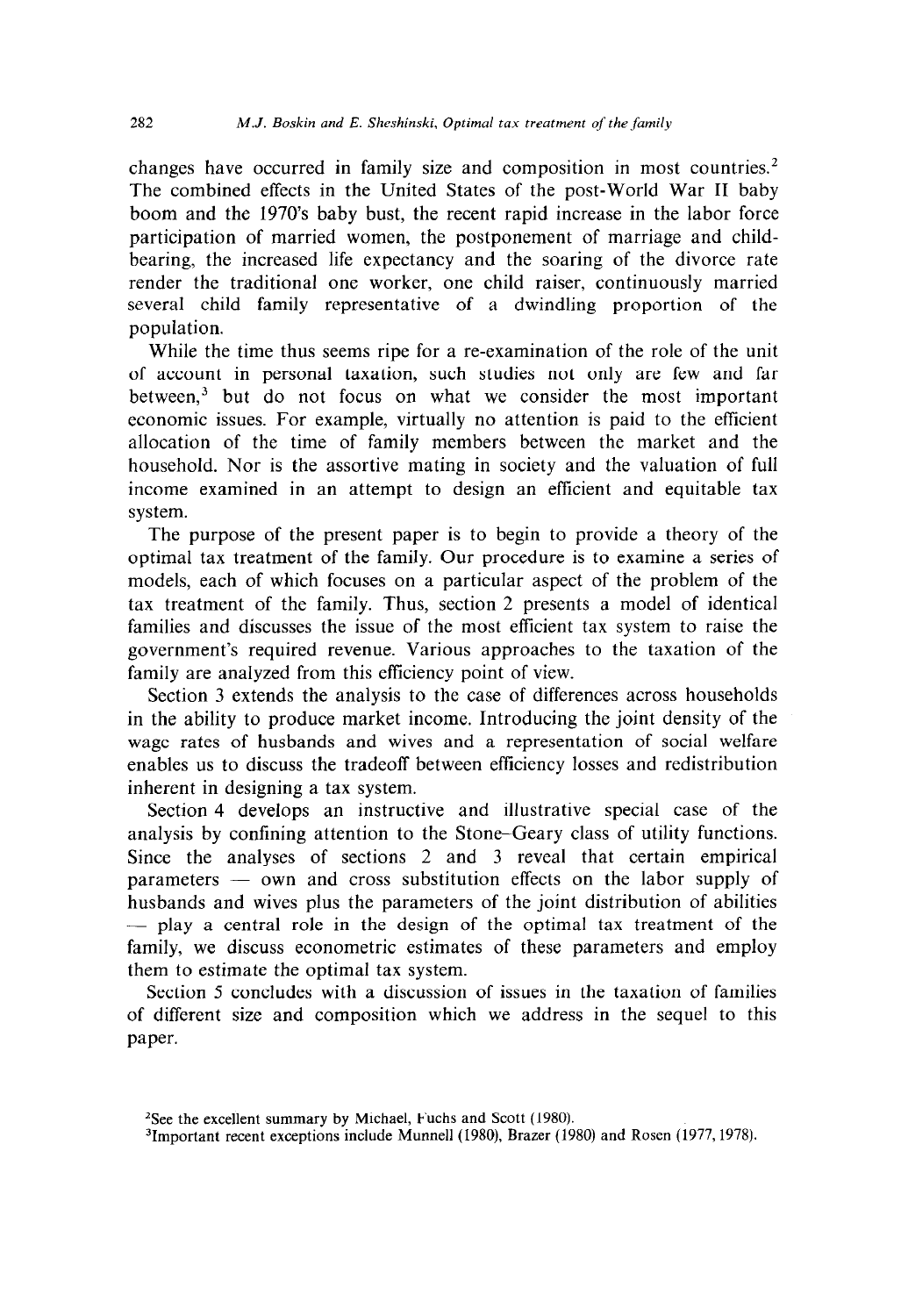# **2. Optimal tax treatment of identical families**

We first examine the structure of the optimal tax treatment of the family in a world of identical families. This is the simplest case to begin the analysis and will prove particularly useful in generating insights in the subsequent analysis of the optimal tax treatment of nonidentical families.

Assuming identical preferences and endowments and income effects are taken care of elsewhere, we may treat social welfare as the welfare of a representative consumer. The simplest case which begins to yield some insight into the problem under consideration contains three goods: the labor (available time less leisure) of the husband,  $L_1$ , the labor of the wife,  $L_2$ , and other consumption, C. Without loss of generality, nonleisure consumption is taken as the untaxed numeraire.

Thus, the welfare of each family (and social welfare) may be represented by the usual well-behaved utility function:

$$
U(C, L_1, L_2). \tag{1}
$$

Note that for analytical convenience we put labor supply rather than the more usual leisure (the remaining fraction of time) into the utility function; hence:

$$
\frac{\partial U}{\partial L_i} < 0, \qquad i = 1, 2,
$$

the marginal utility of labor supply is assumed to be negative.

Within the context of such a model, we inquire under what conditions it is desirable to tax the earnings of husbands and wives (or primary and secondary earners) at the same rate, at different rates, or even to subsidize the earnings of one of the workers. In general, we derive the optimal tax rates for the two taxed commodities,  $L_1$  and  $L^2$ .

In the United States, husbands and wives are allowed to pool their income and file a joint return which taxes them as if they had each earned one-half of the income. This income splitting provision (1) reduces the rate of progression for married couples, and (2) equates the marginal rate of income taxation on the earnings of husbands and wives. The provision thus has important consequences for the horizontal and vertical equity of the income tax. It is commonly argued that the concern over the effects of income splitting stems from the progressive rate structure imbedded in the current income tax. For example, Groves (1963) argues that 'The issue is associated with progressive taxation and would be of little or no importance under a proportional tax.' Under a flat rate tax, there would be no rate of progression to reduce; hence, the first effect noted above would be absent. The second effect of income splitting, equating the marginal tax rate for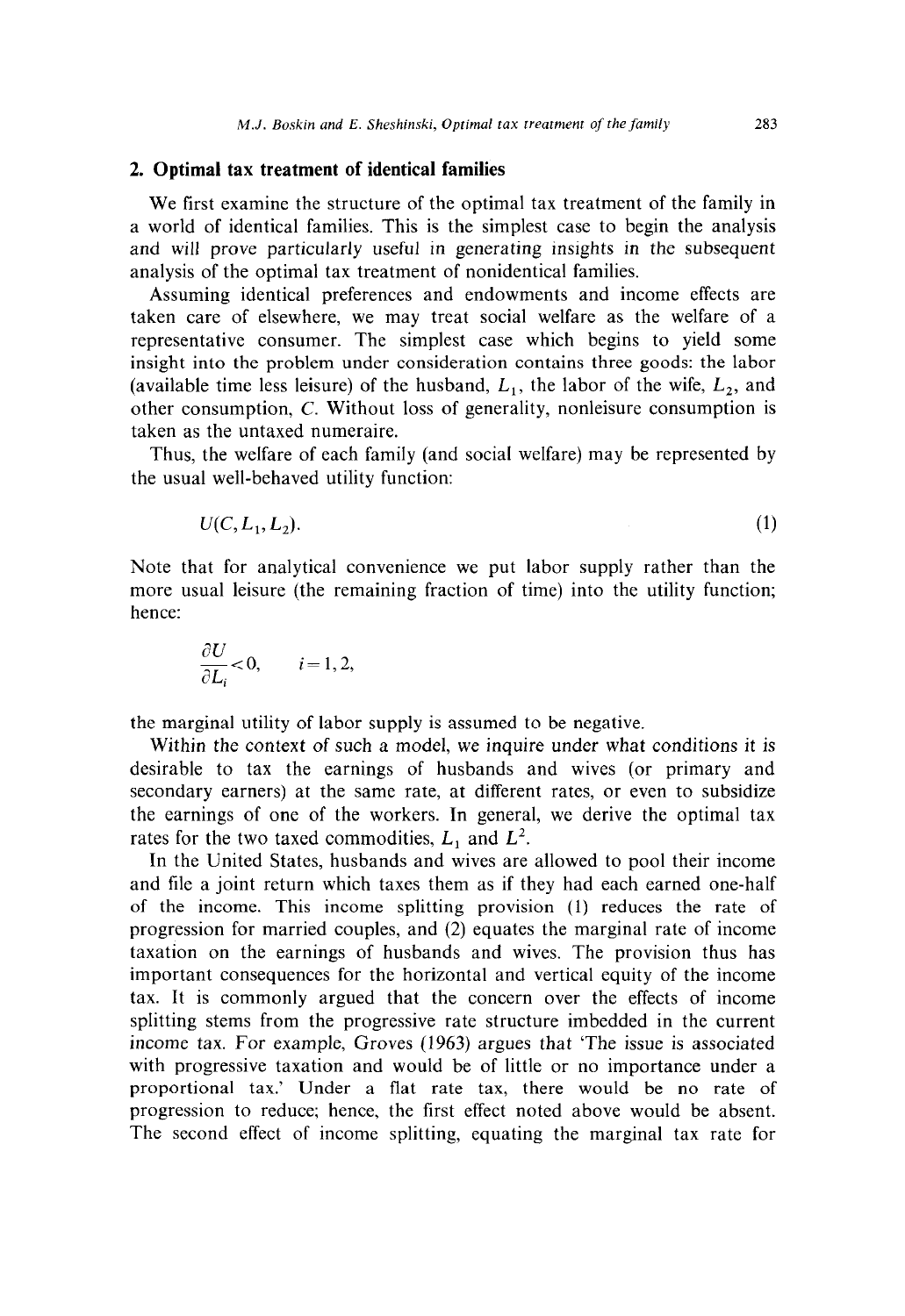husbands and wives, would not disappear under proportional taxation. We may then inquire as to whether it is desirable tax policy for husbands and wives (or primary and secondary workers in the family) to face the same marginal rate of tax.

The usual view on this matter is summed up by Pechman (1971):

The classic argument in favor if income splitting is that husbands and wives usually share their combined income equally.... Two conclusions follow from this view. First, married couples with the same combined income should pay the same tax irrespective of the legal division of income between them; second, the tax liabilities of married couples should be computed as if they were two single persons with their total income divided equally between them.

We shall demonstrate below that taxing the earnings of husbands and wives at the same rate is inefficient, in the sense that it produces a dead weight loss to society substantially in excess of that obtainable under a differentiated rate structure. The reason for this is straightforward: a tax on earnings distorts the work-leisure (or market vs. nonmarket work) choice; equal marginal tax rates [since the (income-compensated) supply of wives is much more elastic than that of husbands] induce a larger decline in the market work of wives relative to husbands than is socially optimal.<sup>4</sup>

Choosing scales of measurement so that initial net prices, which are the unit resource costs, equal unity for all goods, and that costs are constant in the relevant range, we seek the tax rates that minimize the dead weight loss from the tax system, subject to raising the required revenues per family, *R.*  Under these assumptions, the government's problem is  $\mathfrak{to}^5$ 

$$
\min_{\beta_1, \beta_2} W = -\frac{1}{2} \left[ \left( \frac{1 - \beta_1}{\beta_1} \right)^2 S_{11} + \left( \frac{1 - \beta_2}{\beta_2} \right)^2 S_{22} + 2S_{12} \left( \frac{1 - \beta_1}{\beta_1} \right) \left( \frac{1 - \beta_2}{\beta_2} \right) \right] \n- \lambda \left[ \left( \frac{1 - \beta_1}{\beta_1} \right) L_1 + \left( \frac{1 - \beta_2}{\beta_2} \right) L_2 - R \right],
$$
\n(2)

4The allocative inefficiency induced by various tax devices has been a central issue in tax theory and policy for many decades. In modern form, it dates back to Ramsey (1927) and Pigou (1947), and includes important contributions by Rolph and Break (1949). Friedman (1959), Little (1951) and Corlett and Hague (1951). The most empirically relevant analyses are those of Harberger (1964a, 1964b, 1966). While earlier contributions tended to focus on how to achieve optimal taxation, Harberger extended the analysis to include the measurement of the dead weight loss associated with any set of non-neutral taxes. Renewed interest has been stimulated bv the work bv Diamond and Mirrlees (1971) and Atkinson and Stielitz (1972).

 $5$ Here the tax rates are expressed as percentages of the net price of leisure; the more usual quotation in terms of gross earings may be derived once we note that a subsidy to leisure at the rate  $(1 - \beta_i)/\beta_i$  is equivalent to a subsidy at the rate  $1 - \beta_i$  on the gross price. Thus,

$$
P_{i\,\text{net}}\bigg(1+\frac{1-\beta_i}{\beta_i}\bigg) = P_{i\,\text{gross}} = \frac{P_{i\,\text{net}}}{\beta_i}.
$$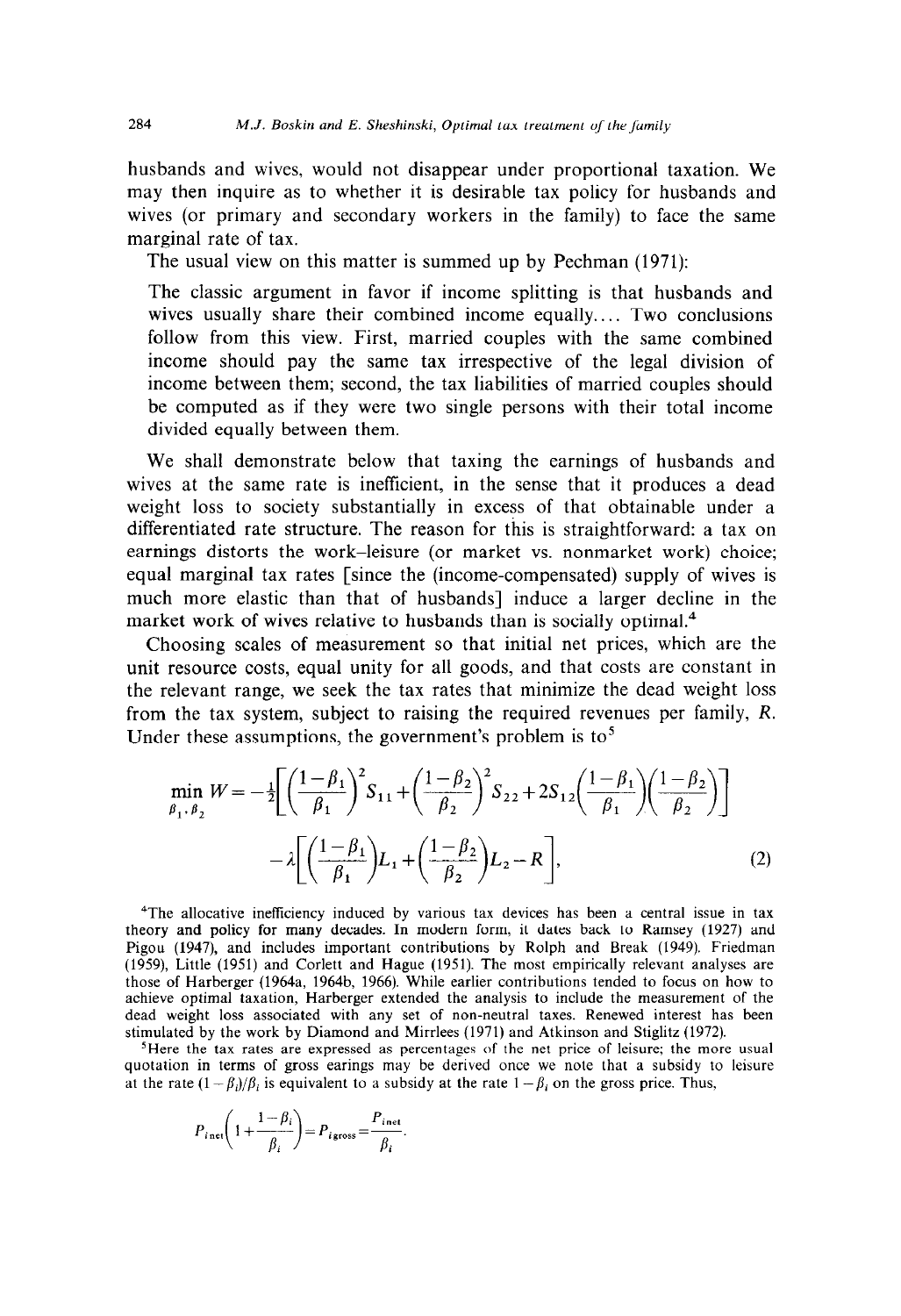where  $S_{ij}$  is the *ij*th Hicksian income-compensated cross-effect of a change in the net wage of  $i$  with respect to the leisure (negative of labor supply) of  $j$ , and  $1 - \beta_i$  is the tax rate on the earnings of *i*.

Differentiating with respect to  $(1 - \beta_1)/\beta_1$  and  $(1 - \beta_2)/\beta_2$  and setting the derivatives equal to zero yields:

$$
-\frac{\partial W}{\partial \left(\frac{1-\beta_1}{\beta_1}\right)} = S_{11}\left(\frac{1-\beta_1}{\beta_1}\right) + S_{12}\left(\frac{1-\beta_2}{\beta_2}\right) + \lambda L_1 = 0,
$$
  

$$
-\frac{\partial W}{\partial \left(\frac{1-\beta_2}{\beta_2}\right)} = S_{12}\left(\frac{1-\beta_1}{\beta_1}\right) + S_{22}\left(\frac{1-\beta_2}{\beta_2}\right) + \lambda L_2 = 0,
$$
  

$$
-\frac{\partial W}{\partial \lambda} = \left(\frac{1-\beta_1}{\beta_1}\right)L_1 + \left(\frac{1-\beta_2}{\beta_2}\right)L_2 - R = 0.
$$
 (3)

Solving by Cramer's rule we have:

$$
\left(\frac{1-\beta_1}{\beta_1}\right) = \frac{\begin{vmatrix} \lambda L_1 & S_{12} \\ \lambda L_2 & S_{22} \end{vmatrix}}{\begin{vmatrix} S_{11} & S_{12} \\ S_{12} & S_{22} \end{vmatrix}},
$$
\n
$$
\left(\frac{1-\beta_2}{\beta_2}\right) = \frac{\begin{vmatrix} S_{11} & \lambda L_1 \\ S_{12} & \lambda_2 L_2 \end{vmatrix}}{\begin{vmatrix} S_{11} & S_{12} \\ S_{12} & S_{22} \end{vmatrix}}.
$$
\n(4)

Clearly, equal tax rates on the earnings of the husband and wife are optimal when the numerators in (4) are equal or when

$$
\lambda L_1 S_{22} - \lambda L_2 S_{12} = \lambda L_2 S_{11} - \lambda L_1 S_{12}.
$$
\n(5)

The homogeneity of demand curves may be used to reduce (5), via the row sum conditions on the Slutsky matrix, to

$$
L_1 S_{23} = L_2 S_{13}
$$
 or  $\frac{S_{23}}{L_2} = \frac{S_{13}}{L_1}$ .

Given initial prices of unity, this tells us that the earnings of husbands and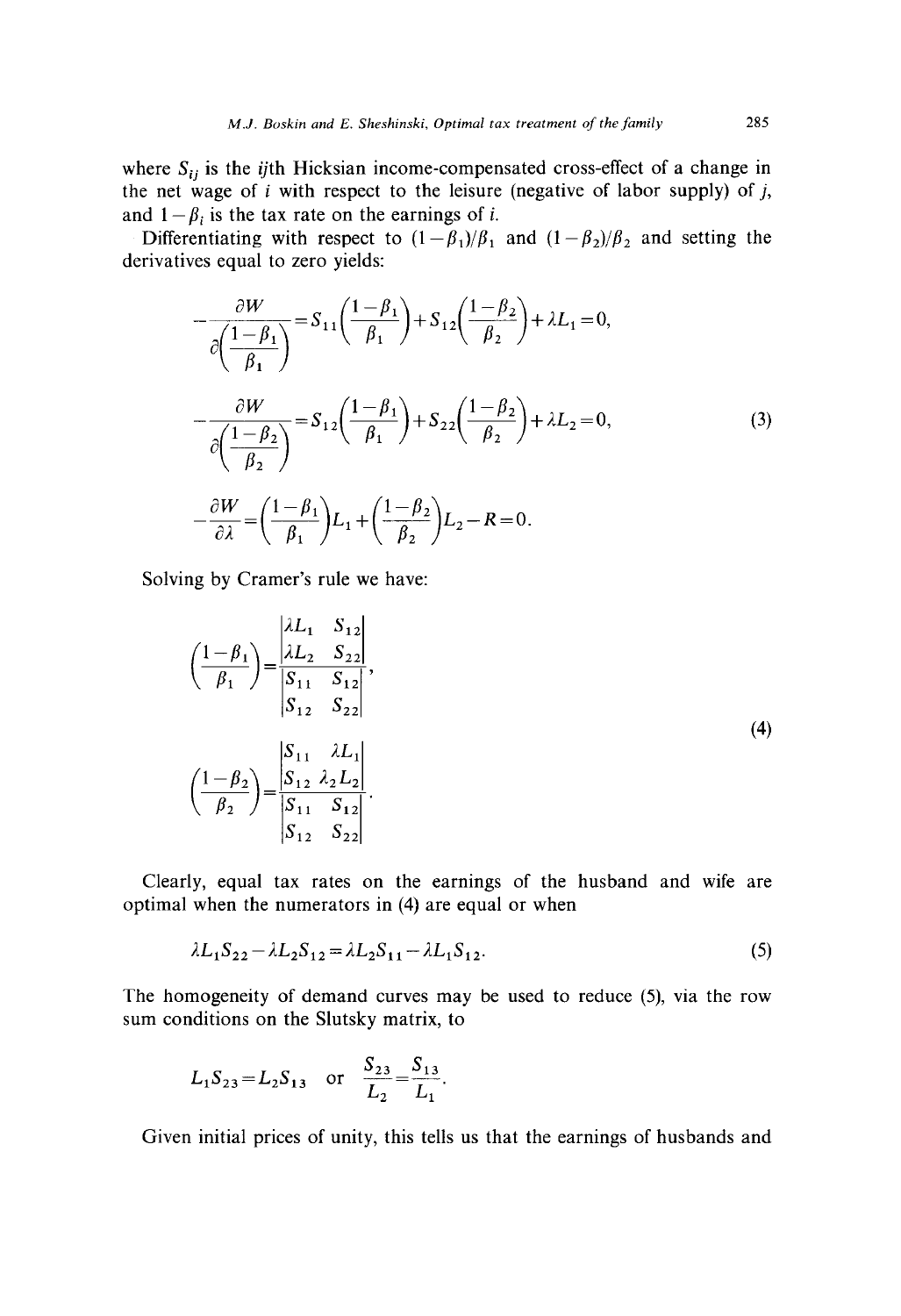wives should be taxed at the same rates as under the income-splitting provision, when the labor supplies of husbands and wives have identical compensated cross elasticities of demand with respect to the consumption of goods, or

 $\eta_{23} = \eta_{13}$ .

Furthermore, the tax rate on the husband should exceed the tax rate on the wife if

$$
L_1S_{23} > L_2S_{13}
$$

(and conversely if  $L_1S_{23} < L_2S_{13}$ ). This is equivalent to

$$
L_1(S_{22} + S_{12}) > L_2(S_{11} + S_{12}).
$$

Thus, if the cross substitution effects are small relative to the own substitution effects, the higher tax rate should be levied according to whether

$$
\frac{S_{22}}{L_2} \geqslant \frac{S_{11}}{L_1},
$$

i.e. we should tax more heavily the earnings of the factor with the smaller own compensated wage elasticity.

The optimal tax rates need not both be positive.<sup>6</sup> The denominators in  $(4)$ are necessarily non-negative, being equivalent to a second-order principal minor of the negative semi-definite Slutsky matrix. Examining, for example, the optimal tax rate on the wife's earnings, we note that it will be negative if

$$
L_2S_{11} < L_1S_{12}.
$$

Since  $S_{11}$  < 0 and  $L_2 \ge 0$ , complementarity of husbands' and wives' labor is sufficient for a wage subsidy for wives to be optimal.<sup>7</sup>

While we shall return to econometric estimates of the  $S_{ij}$  in section 4 below, we note here that numerous econometric studies of labor supply have concluded that the own-substitution effect on labor supply for wives is much larger than that for husbands as well as the cross-substitution effect; $<sup>8</sup>$  since</sup> the typical hours of work of husbands exceeds that for wives, a higher tax rate for husbands than wives would appear desirable.

<sup>&#</sup>x27;Obviously, one tax rate must be positive with a positive revenue requirement.

<sup>&</sup>lt;sup>7</sup>For husbands,  $L_1S_{22} < L_2S_{12}$ .

 ${}^{8}$ For example, see Boskin (1973), Hall (1973), Rosen (1977), Heckman (1974), Hurd (1976), Ashenfelter and Heckman (1973), and Pencavel and Johnson (1978).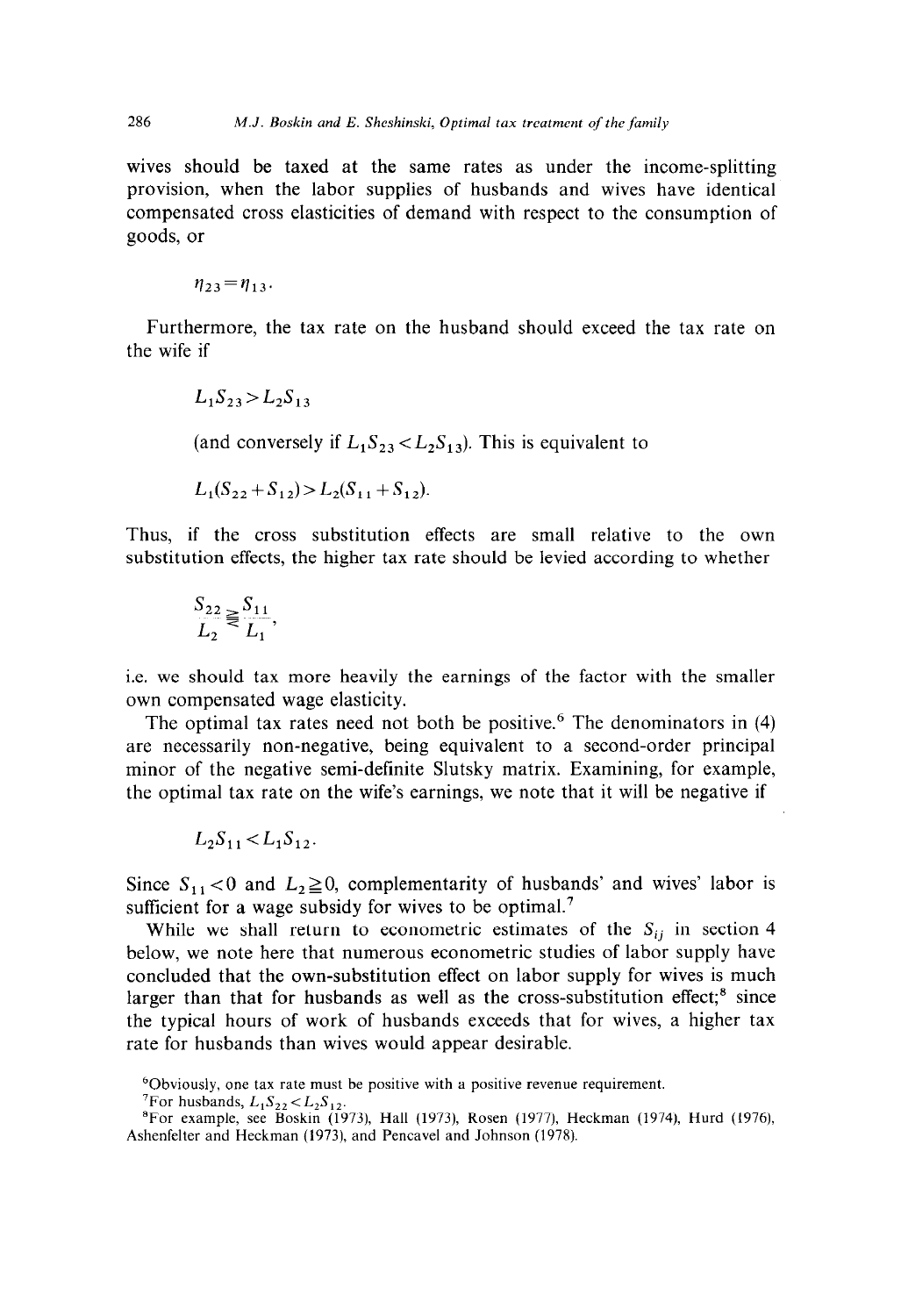## **3. Ability differences and the optimal tax treatment of the family**

## **3.1.** *Household behavior*

Households are assumed to have identical utility functions,  $U(C, L_1, L_2)$ , where again C denotes total consumption,  $L_1$  labor supply by the husband, and *L,* labor supplied by the wife, each measured as a *fraction* of total hours available.<sup>9</sup> Households differ in their wage rate per hour,  $w_1$  the husband's wage rate, and  $w_2$  the wife's wage rate. Consumption is taken as numeraire with a unit price. There is no income apart from labor income, so  $Y_1 = w_1 L_1$ and  $Y_2 = w_2 L_2$ . The household's before-tax total income, Y, is therefore  $Y = Y_1$  $+ Y_2 = w_1 L_1 + w_2 L_2.$ 

#### 3.2. *Tax instruments*

The policy instrument examined in this paper is an income tax schedule which may be written in the general form  $t(Y_1, Y_2)$ , implying that the government can distinguish, for tax purposes, between a husband's and a wife's incomes. We examine, these possibilities by considering a general *linear*  tax schedule of the form

$$
t(Y_1, Y_2) = -\alpha + (1 - \beta_1)Y_1 + (1 - \beta_2)Y_2, \tag{6}
$$

where  $\alpha$  is an income guarantee, and  $1 - \beta_1$  and  $1 - \beta_2$  are the marginal tax rates on  $Y_1$  and  $Y_2$ , respectively. A requirement for joint returns without distinction between incomes would imply equal tax rates, i.e.  $\beta_1 = \beta_2$ . A favorable tax treatment of, say, the wife's income implies  $\beta_2 > \beta_1$ , etc.

If the joint distribution of  $w_1$  and  $w_2$  is given by  $f(w_1, w_2)$ , the government's budget constraint is given by

$$
\int_{0}^{\infty} \int_{0}^{\infty} t(w_1 L_1, w_2 L_2) f(w_1, w_2) dw_1 dw_2 = R
$$

or, by  $(6)$ ,

$$
\alpha = \int_{0}^{\infty} \int_{0}^{\infty} \left[ (1 - \beta_1) w_1 L_1 + (1 - \beta_2) w_2 L_2 \right] f(w_1, w_2) dw_1 dw_2 - R \tag{7}
$$

where *R* is the *net* required revenue.

<sup>&#</sup>x27;Note we here normalize total time available to unity.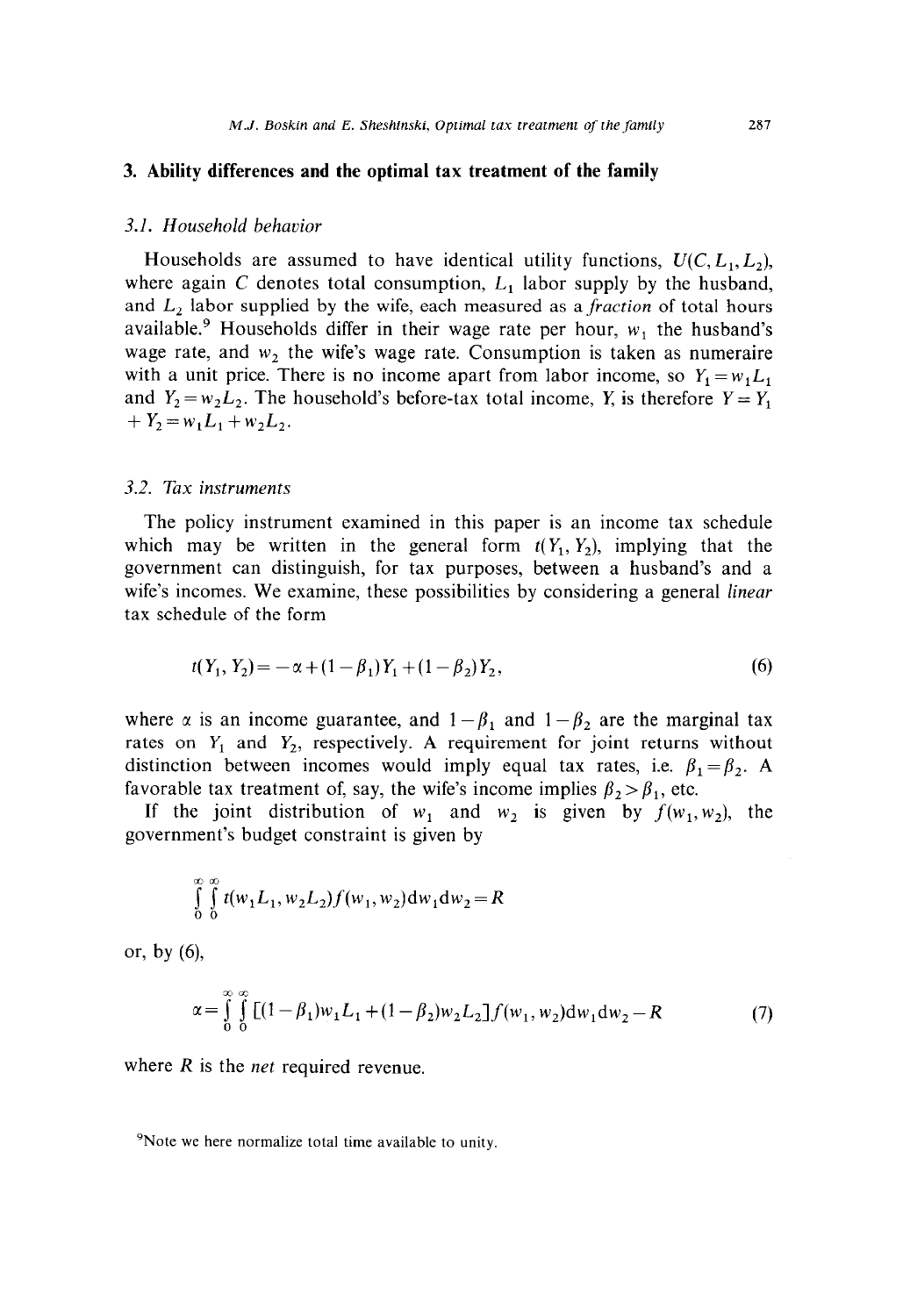#### *3.3. Policy objectives*

If it is assumed that the government's policy objectives are represented by a social welfare function,  $W$ , of the form

$$
W = \int_{0}^{\infty} \int_{0}^{\infty} G[U(C, L_1, L_2)] f(w_1, w_2) dw_1 dw_2,
$$
\n(8)

where G is a concave function. This formulation allows for a range of concern for equality from the strict utilitarian case  $G(U) = U$  to the Rawlsian case (G=min U). The government maximizes (8) with regard to  $\alpha$ ,  $\beta_1$  and  $\beta_2$ subject to (7).

Obviously, the government is also constrained by the fact that  $C$ ,  $L_1$  and  $L<sub>2</sub>$  are functions of  $w<sub>1</sub>, w<sub>2</sub>$  and the tax parameters. Thus, the household's budget constraint is given by

$$
C = Y_1 + Y_2 - t(Y_1, Y_2)
$$
  
=  $\alpha + \beta_1 w_1 L_1 + \beta_2 w_2 L_2$ . (9)

Maximization of  $U$  subject to  $(9)$  yields the first-order conditions:

$$
U_2 + \beta_1 w_1 U_1 = 0 \quad \text{and} \quad U_3 + \beta_2 w_2 U_1 = 0,\tag{10}
$$

which, together with (9), determine the individual's equilibrium.

We may form the Lagrangian:

$$
\mathcal{L} = W - \lambda \left[ \alpha - \int_{0}^{\infty} \int_{0}^{\infty} \left[ (1 - \beta_{1}) w_{1} L_{1} + (1 - \beta_{2}) w_{2} L_{2} \right] f(w_{1}, w_{2}) dw_{1} dw_{2} + R \right]
$$
\n(11)

and obtain, using  $(9)$  and  $(10)$ , the first-order condition for maximization of (8):

$$
\frac{\partial \mathcal{L}}{\partial \alpha} = \int_{0}^{\infty} \int_{0}^{\infty} \left[ G'U_{1} - \lambda + \lambda \left( (1 - \beta_{1}) w_{1} \frac{\partial L_{1}}{\partial \alpha} + (1 - \beta_{2}) w_{2} \frac{\partial L_{2}}{\partial \alpha_{1}} \right) \right] f(w_{1}, w_{2}) dw_{1} dw_{2} = 0,
$$
\n(12)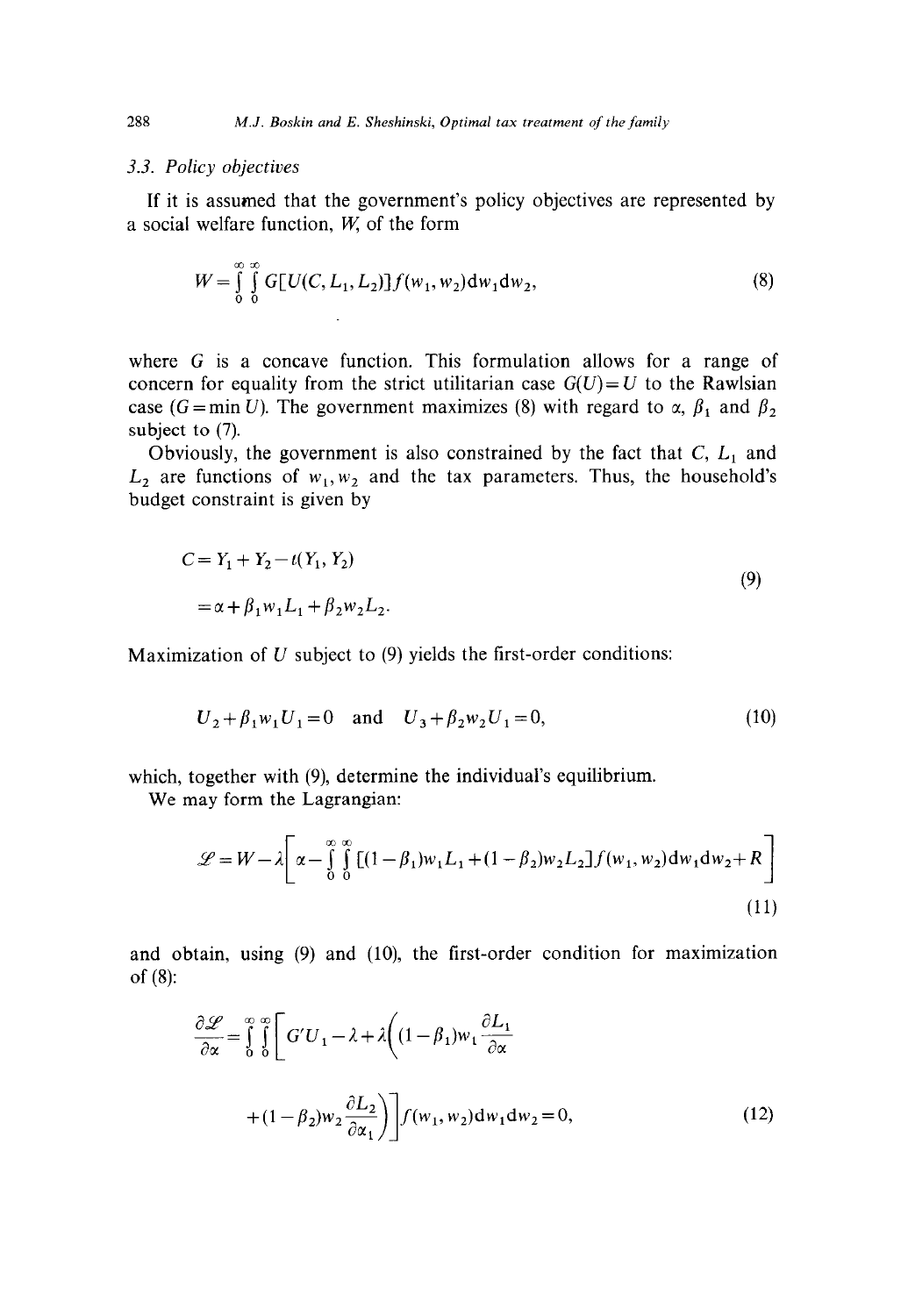*M.J. Boskin and E. Sheshinski, Optimal tax treatment of the family 289* 

$$
\frac{\partial \mathcal{L}}{\partial \beta_1} = \int_0^\infty \int_0^\infty \left[ G' U_1 w_1 L_1 - \lambda w_1 L_1 + \lambda \left( (1 - \beta_1) w_1 \frac{\partial L_1}{\partial \beta_1} + (1 - \beta_2) w_2 \frac{\partial L_2}{\partial \beta_1} \right) \right] f(w_1, w_2) dw_1 dw_2 = 0,
$$
\n(13)

$$
\frac{\partial \mathcal{L}}{\partial \beta_2} = \int_0^\infty \int_0^\infty \left[ G' U_1 w_2 L_2 - \lambda w_2 L_2 + \lambda \left( (1 - \beta_1) w_1 \frac{\partial L_1}{\partial \beta_2} + (1 - \beta_2) w_2 \frac{\partial L_2}{\partial \beta_2} \right) \right] f(w_1, w_2) dw_1 dw_2 = 0.
$$
\n(14)

Defining a function h:

$$
h(w_1, w_2) \equiv G' \frac{U_1}{\lambda} + (1 - \beta_1) w_1 \frac{\partial L_1}{\partial \alpha} + (1 - \beta_2) w_2 \frac{\partial L_2}{\partial \alpha} - 1,\tag{15}
$$

eqs. (12) and (13) may be rewritten:

$$
\frac{1}{\lambda} \frac{\partial \mathcal{L}}{\partial \alpha} = \int_{0}^{\infty} \int_{0}^{\infty} h(w_1, w_2) f(w_1, w_2) dw_1 dw_2 = 0,
$$
\n(16)

$$
\frac{1}{\lambda} \frac{\partial}{\partial \beta_1} = \int_0^\infty \int_0^\infty h(w_1, w_2)(-w_1 L_1) f(w_1, w_2) dw_1 dw_2 \n+ \int_0^\infty \int_0^\infty w_1 [(1 - \beta_1) w_1 S_{11} + (1 - \beta_2) w_2 S_{21}] f(w_1, w_2) dw_1 dw_2 = 0, \n\frac{1}{\lambda} \frac{\partial \mathcal{L}}{\partial \beta_2} = \int_0^\infty \int_0^\infty h(w_1, w_2)(-w_2 L_2) dw_1 dw_2
$$
\n(17)

$$
+\int_{0}^{\infty} \int_{0}^{\infty} w_{2}[w_{1}(1-\beta_{1})S_{12}+(1-\beta_{2})w_{2}S_{22}]f(w_{1},w_{2})dw_{1}dw_{2}=0,
$$
\n(18)

where

$$
S_{ij} = -\frac{\partial L_i}{\partial(\beta_j w_j)} + L_j \frac{\partial L_i}{\partial \alpha}, \qquad i, j = 1, 2,
$$
\n(19)

are the Slutsky terms for husbands' and wives' leisure.

In order to simplify the interpretation of the optimum solution (16)-(18), let us assume that  $w_2$  is a nonrandom, *strictly monotone* function of  $w_1$ . This,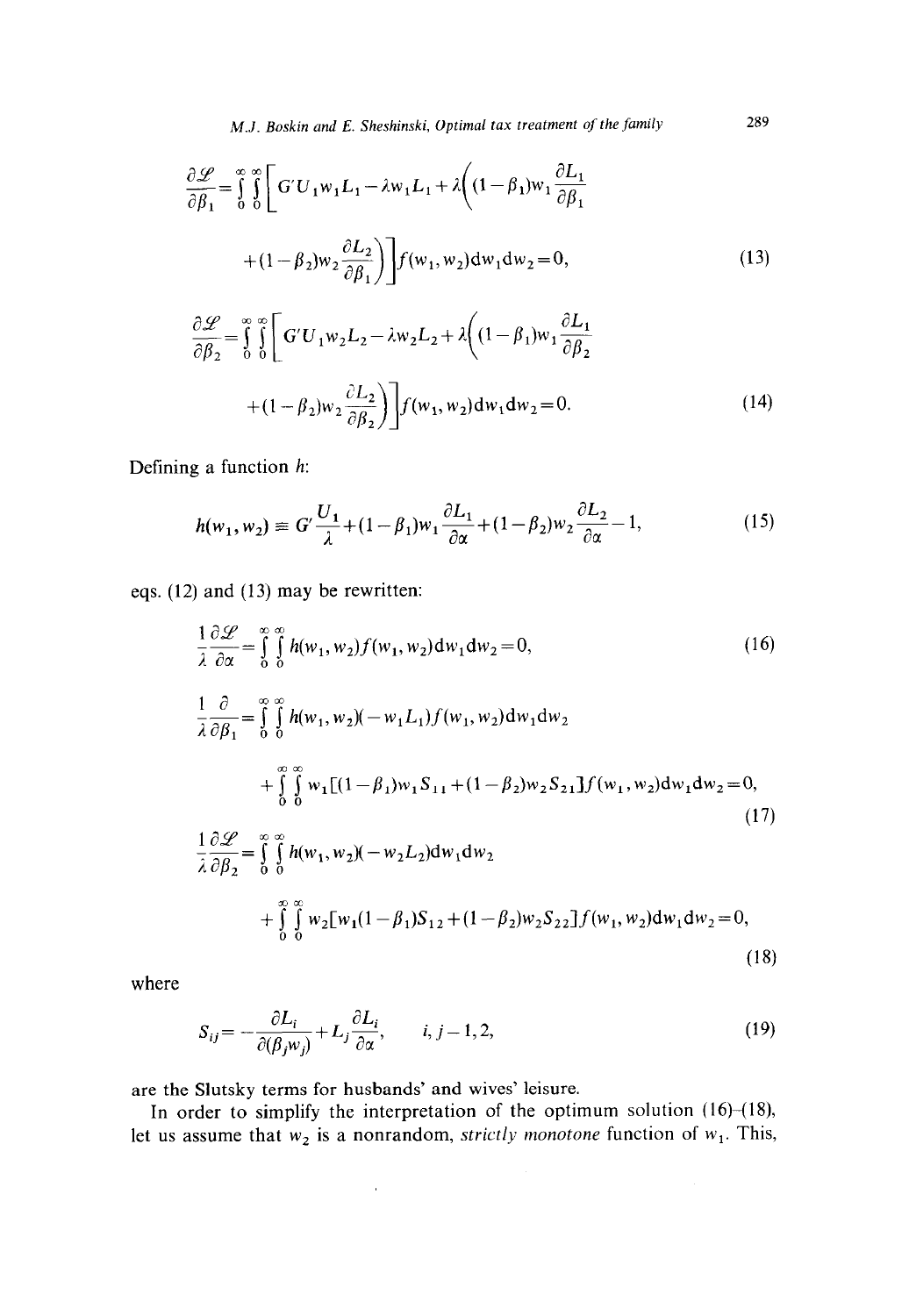in effect, reduces the problem to one dimension, so we omit henceforth the subscript for w in the density functions.

We may now provide an interpretation for  $h(w_1, w_2) = H(w)$ . The first term in (15) is the social marginal utility (expressed in money terms by division by  $\lambda$ ) of a lump-sum transfer to a household with wage w. This is clearly a decreasing function of w. The second term is the change in tax revenue due to such a transfer. Thus, if  $T(w) = -\alpha + (1 - \beta_1)w_1L_1 + (1 - \beta_2)w_2L_2$ , then this term is equal to  $\partial T(w)/\partial \alpha$ . We assume that this expression is nonincreasing with w. This is a sufficient assumption to ensure that  $H(w)$  is a decreasing function of w.

The interpretation of H(w) is now straightforward. It is the net *social marginal utility* of an increase in  $\alpha$  (the income guarantee). Condition (16) states that

$$
\int_{0}^{\infty} H(w)F(w)dw = 0,
$$
\n(20)

where  $F(w)$  is the marginal density of  $w_1$ , i.e. the optimum level of  $\alpha$  is such that the social marginal utility of an increase in its value averages to zero over the population.

Eqs. (17) and (18) can now be rewritten:

$$
\int_{0}^{\infty} H(w)(-w_1L_1)F(w)dw + \int_{0}^{\infty} w_1[(1-\beta_1)w_1S_{11} + (1-\beta_2)w_2S_{21}]F(w)dw = 0,
$$
\n(21)  
\n
$$
\int_{0}^{\infty} H(w)(-w_2L_2)F(w)dw + \int_{0}^{\infty} w_2[(1-\beta_1)w_1S_{12} + (1-\beta_2)w_2S_{22}]F(w)dw = 0.
$$
\n(22)

Let us assume further that the wage income of the husband,  $w_1L_1$ , and of the wife,  $w_2L_2$ , are nondecreasing with the wage rate, w.<sup>10</sup> Under these assumptions it can be shown that the first terms in (21) and (22) are nonnegative.

*Proposition 1. If H(w) is nonincreasing in w and incomes are nondecreasing with the wage rate,* 

(a) when  $S_{12} = 0$  then  $1 - \beta_1 > 0$  and  $1 - \beta_2 > 0$ ;

 $10$ Thus, we assume the wage elasticity of labor supply exceeds minus one. The empirical studies discussed below render this a safe supposition.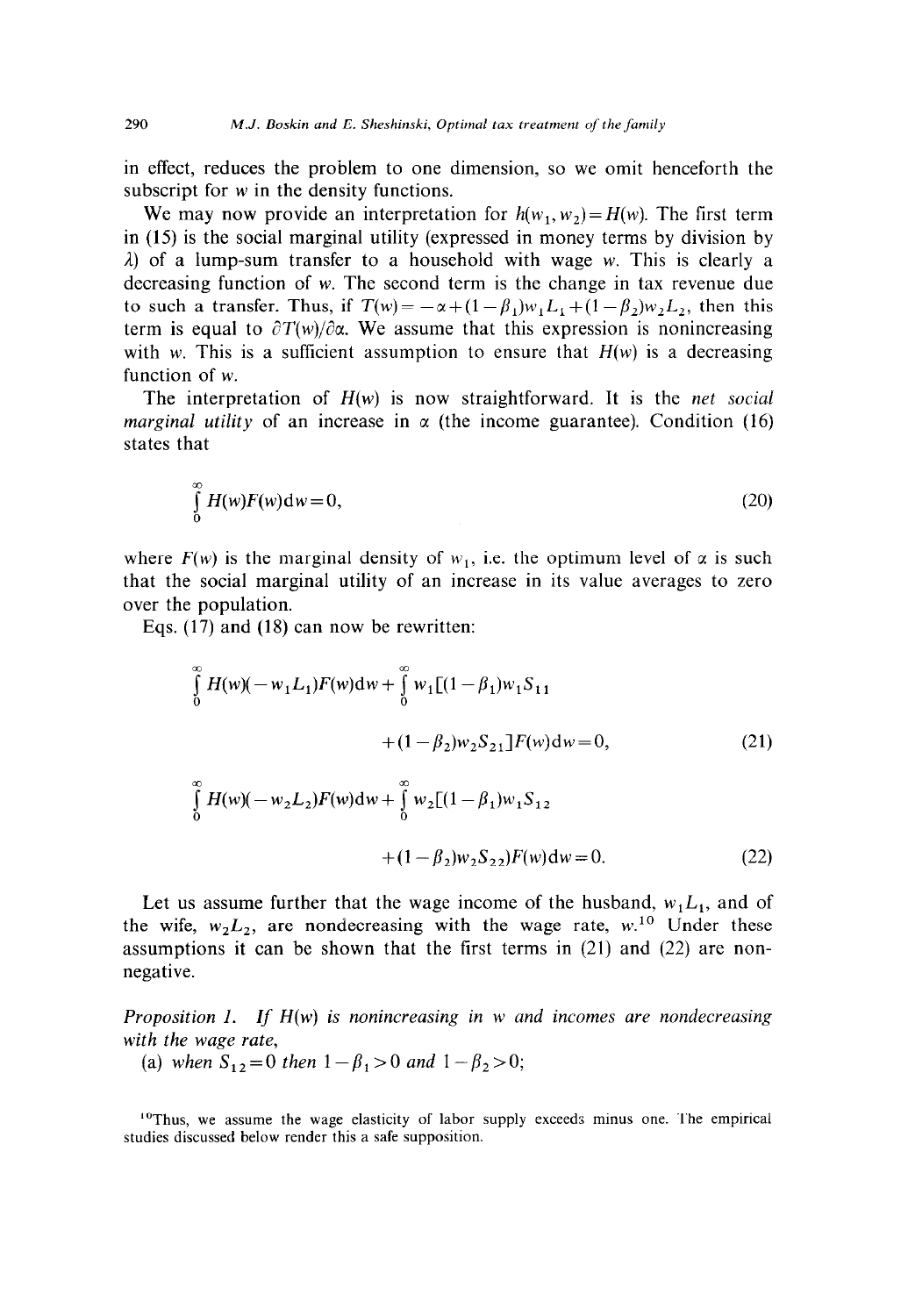(b) when  $S_{12}$  < 0 (two types of labor are complements), then either  $1 - \beta_1 > 0$ or  $1-\beta_2>0$ .

The proof is obvious.

Further simplification toward empirical application is obtained by assuming that the  $S_{ij}$  are constant. In this case (21) and (22) simplify to:

$$
(1 - \beta_1)\delta_{11}S_{11} + (1 - \beta_2)\delta_{12}S_{12} = A,
$$
\n(23)

$$
(1 - \beta_1)\delta_{21}S_{21} + (1 - \beta_2)\delta_{22}S_{22} = B,
$$
\n(24)

where

$$
A = \int_{0}^{\infty} H(w)w_1 L_1 F(w) dw \leq 0, \qquad B = \int_{0}^{\infty} H(w)w_2 L_2 F(w) dw \leq 0
$$

and

$$
\delta_{ij} = \int_{0}^{\infty} w_i w_j F(w) \, dw > 0, \qquad i, j = 1, 2.
$$

The solution of (23) and (24) is given by

$$
1 - \beta_1^* = \frac{A\delta_{22}S_{22} - B\delta_{12}S_{12}}{\delta_{11}\delta_{22}S_{11}S_{22} - \delta_{12}^2S_{12}^2},\tag{25}
$$

$$
1 - \beta_2^* = \frac{B\delta_{11}S_{11} - A\delta_{21}S_{21}}{\delta_{11}\delta_{22}S_{11}S_{22} - \delta_{12}^2S_{12}^2},
$$
\n(26)

where an asterisk denotes the optimum.

Notice that *the covariance between husband's and wife's wage rate*, *expressed by*  $\delta_{12}$ *, affects the optimum tax rates directly through*  $S_{12}$ . (Indirectly, clearly, *A* and *B* also depend on  $\delta_{12}$ .)

Now, the sign of the denominator in (25) and (26) is positive by the second-order conditions of the individual  $S_{11}S_{22}-S_{12}^2>0$ , and by Schwartz's inequality  $\delta_{11}\delta_{22}-\delta_{12}^2>0$ .

*Proposition 2. If Sij are constant, and the two types of labor are Hicksian substitutes,*  $S_{12} > 0$ *, then*  $1 - \beta_1^* > 0$  *and*  $1 - \beta_2^* > 0$ *.* 

It is seen that when  $S_{12}$  < 0, i.e. when the husband's and the wife's labor are Hicksian complements, it is possible that one tax rate will be negative, that is, a wage subsidy is desirable.<sup>11</sup>

 $11$  Note the similar conclusion arrived at in section 2.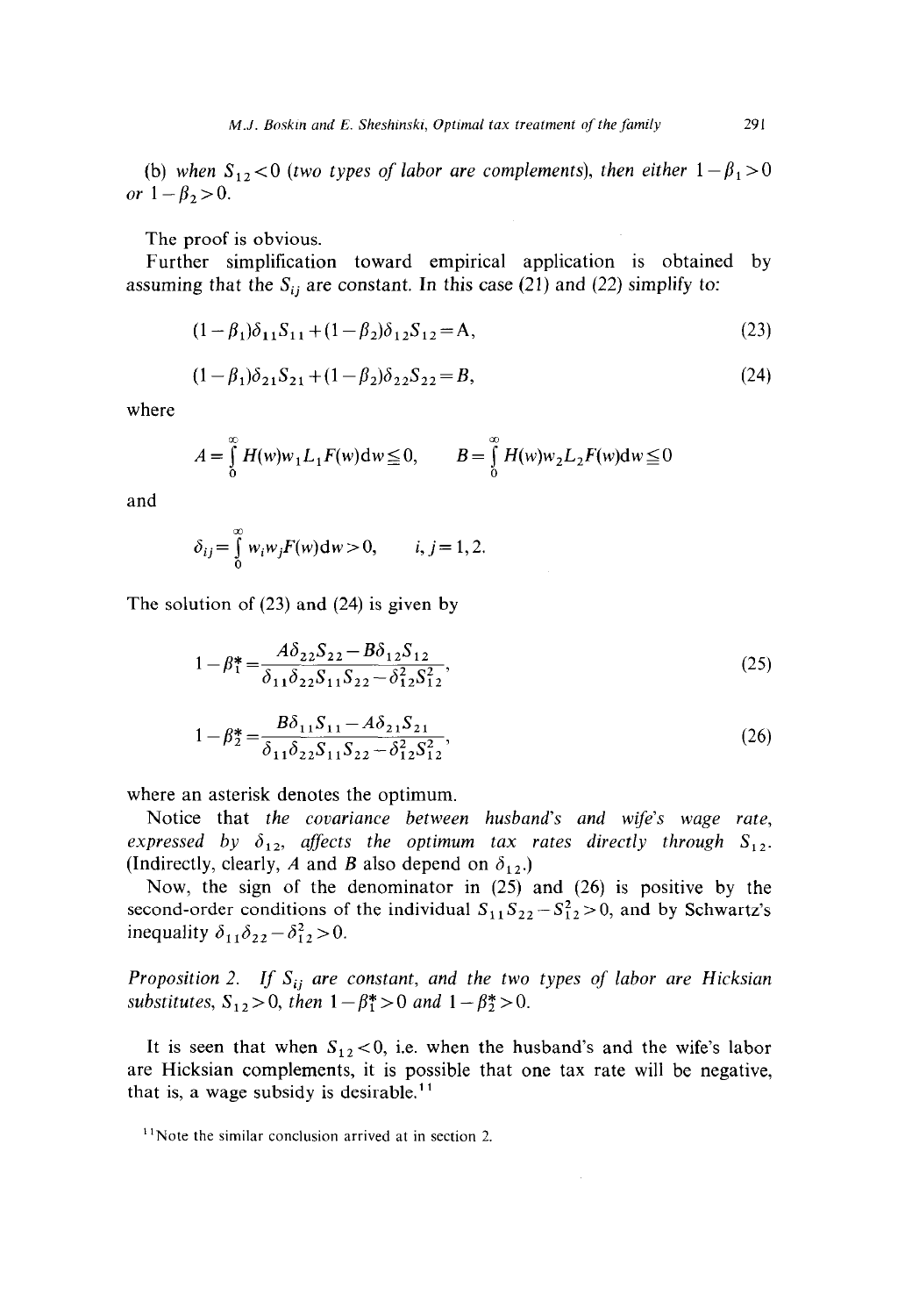Note that  $\beta_1^* = \beta_2^*$  when

$$
A\delta_{22}S_{22} - B\delta_{12}S_{12} = B\delta_{11}S_{11} - A\delta_{21}S_{21}.
$$
\n(27)

There is no a priori reason why this condition should be satisfied. Furthermore, when  $A = B$  (equal social marginal utility for a lump-sum transfer to husband and wife) then (27) implies  $\delta_{11}S_{11} = \delta_{22}S_{22}$ , i.e. the product of the variance of earnings and the own-substitution effect on labor supply should be the same for husbands and wives. More generally, when *A*   $=$  B, the ratio  $(1 - \beta_1^*)/(1 - \beta_2^*)$  depends positively on the ratio  $\delta_{22}S_{22}/\delta_{11}S_{11}$ , i.e. the larger the elasticity of wives' relative to husbands' labor supply the larger should be the tax on husbands' relative to wives' income. Furthermore, given the elasticities of labor supply, the higher tax rate should be levied on the earnings with the smaller variance, ceteris paribus.

## **4. An example**

Suppose that the utility function is of the Stone-Geary family, often used in empirical studies:

$$
U = b_c \log(C - C_0) + b_1 \log(1 - L_1) + b_2 \log(1 - L_2),
$$

where  $b_c, b_1, b_2 (b_c + b_1 + b_2 = 1)$  and  $C_0$  are positive constants. The regular demand functions derived from (9) and (10) for the case are given by:

$$
C - C_0 = b_c \cdot I,
$$
  
\n
$$
\beta_1 w_1 (1 - L_1) = b_1 \cdot I,
$$
  
\n
$$
\beta_2 w_2 (1 - L_2) = b_2 \cdot I,
$$
\n(29)

where  $I(w_1, w_2) = \alpha - C_0 + \beta_1 w_1 + \beta_2 w_2$  is *full income.* 

The compensated labor supply functions are given by:

$$
L_1 = 1 - b_1 A(\beta_1 w_1)^{b_1 - 1} (\beta_2 w_2)^{b_2} e^U,
$$
  
\n
$$
L_2 = 1 - b_2 A(\beta_1 w_1)^{b_1} (\beta_2 w_2)^{b_2 - 1} e^U,
$$
\n(30)

where  $A = b_c^b b_1^b b_2^b$ . Accordingly, the compensated leisure demand derivatives are:

$$
S_{11} = (b_1 - 1) \left( \frac{1 - L_1}{\beta_1 w_1} \right), \qquad S_{12} = b_2 \left( \frac{1 - L_1}{\beta_2 w_2} \right) = b_1 \left( \frac{1 - L_2}{\beta_1 w_1} \right),
$$
  
\n
$$
S_{22} = (b_2 - 1) \left( \frac{1 - L_2}{\beta_2 w_2} \right).
$$
\n(31)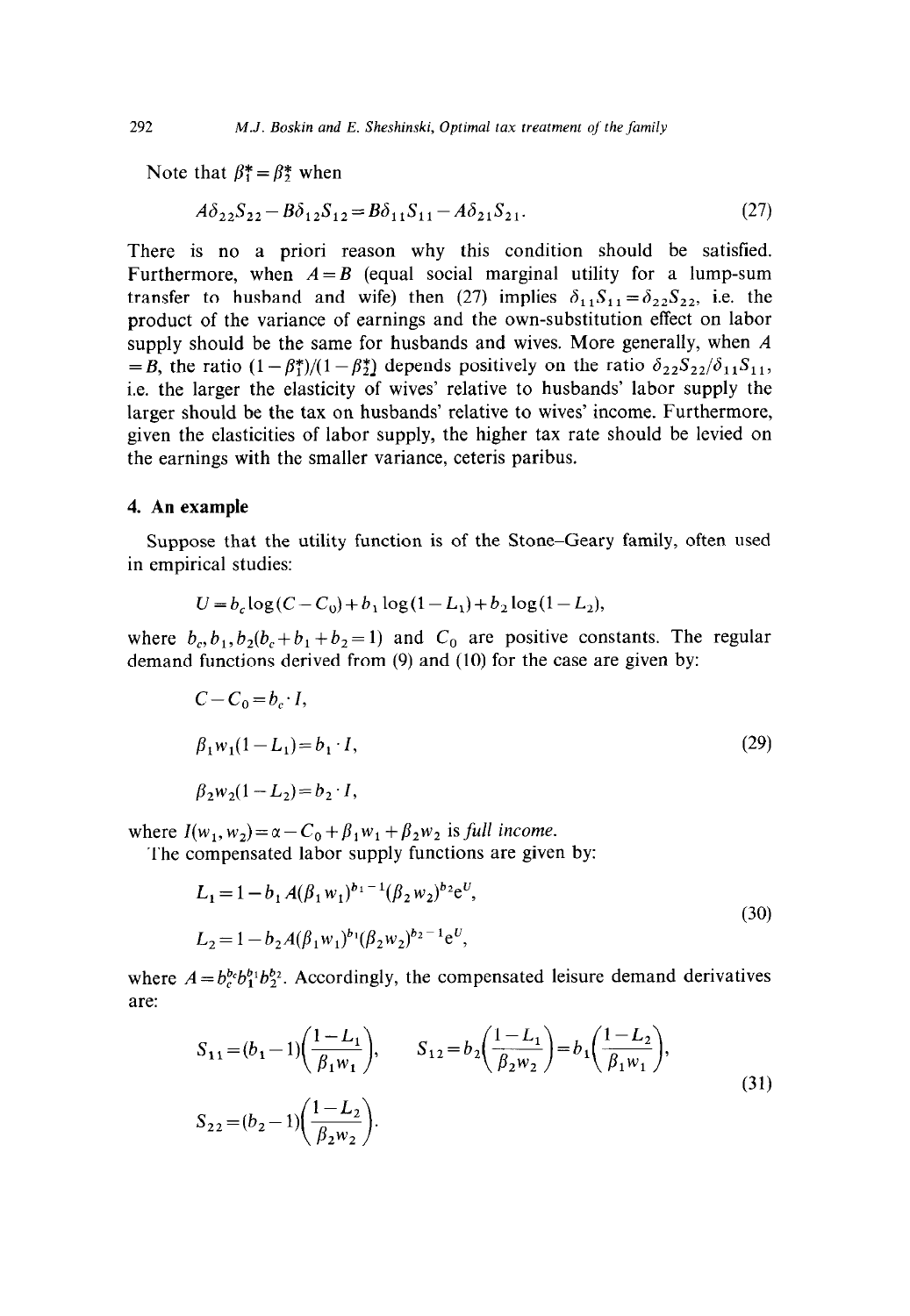Substituting (31) into eqs. (17) and (18), we obtain:

$$
\int_{0}^{\infty} \int_{0}^{\infty} h(w_1, w_2)(-\beta_1 w_1 L_1) f(w_1, w_2) dw_1 dw_2
$$
  
+ 
$$
\int_{0}^{\infty} \int_{0}^{\infty} b_1 \left[ \left( \frac{1 - \beta_1}{\beta_1} \right) (b_1 - 1) + \left( \frac{1 - \beta_2}{\beta_2} \right) b_2 \right]
$$
  
×  $I(w_1, w_2) f(w_1, w_2) dw_1 dw_2 = 0,$  (32)

and

$$
\int_{0}^{\infty} \int_{0}^{\infty} h(w_1, w_2)(-\beta_2 w_2 L_2) f(w_1, w_2) dw_1 dw_2
$$
  
+ 
$$
\int_{0}^{\infty} \int_{0}^{\infty} b_2 \left[ \left( \frac{1 - \beta_1}{\beta_1} \right) b_1 + \left( \frac{1 - \beta_2}{\beta_2} \right) (b_2 - 1) \right]
$$
  
×  $I(w_1, w_2) f(w_1, w_2) dw_1 dw_2 = 0.$  (33)

Eqs. (32) and (33) can be viewed as two equations in the optimum  $((1 - \beta_1^*)/\beta_1^*)$  and  $((1 - \beta_2^*)/\beta_2^*)$ .

A variety of studies have estimated family labor supply functions. As noted in section 2, these studies invariably conclude that the labor supply of wives is much more elastic than that of husbands.<sup>12</sup> For example, Pencavel and Johnson (1978) estimate a linear expenditure system with the  $S_{ij}$ 's at mean values as follows:  $S_{11} = 73.9$ ;  $S_{12} = -6.2$ ;  $S_{22} = 249.3$ . Since  $L_1$  exceeds  $L_2$  by a substantial amount, the compensated wage elasticity of wives is five or six times as large as that for husbands. Furthermore, Pencavel and Johnson (1978 estimate a  $b_1$  slightly larger than zero and a modest  $b_2$ .

Studies of the correlation in wage rates between husbands and wives, like the labor supply studies, must account for the fact that a large percentage of wives do not work in the market at any point in time. A recent careful study by Smith (1978) suggests a substantial positive correlation in wage rates of husbands and wives.

We approximate the net marginal utility of transfers,  $h(w_1, w_2)$ , by a linear function. Eqs. (32) and (33) involve only first and second moments of the joint earnings distribution function. We use plausible recent U.S. values in our numerical simulations. We present in tables 1 and 2 illustrative estimates

 $12$  For example, see Boskin (1973), Bowen and Finegan (1969), Cain (1966), Hurd (1976), Mincer (1962), and Pencavel and Johnson (1978).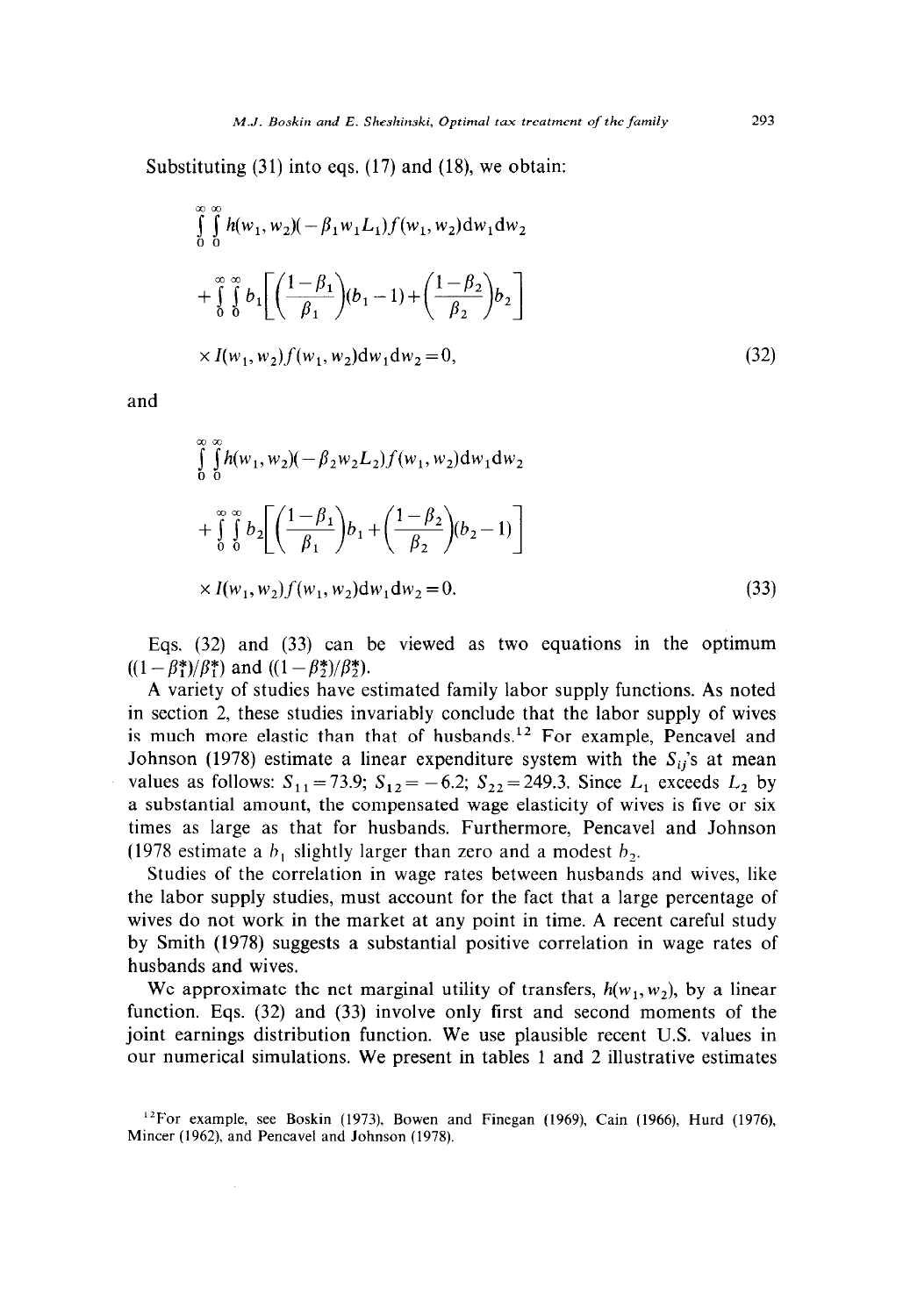Table 1

Optimal tax rates on primary and secondary earner and optimal income guarantee<sup>a</sup>  ${(1 - \beta_1)}$ ,  $(1 - \beta_2)$ ,  $\alpha$ ( in \$1000).

|                            |                                        | Covariance in \$1000)                |                                      |  |  |  |
|----------------------------|----------------------------------------|--------------------------------------|--------------------------------------|--|--|--|
|                            |                                        |                                      |                                      |  |  |  |
| $b_2 = 0.2$<br>$b_2 = 0.3$ | (0.30, 0.10, 3.5)<br>(0.30, 0.08, 3.3) | (0.34, 0.12, 4.0)<br>0.34, 0.10, 3.8 | 0.37, 0.14, 4.4<br>(0.38, 0.12, 4.1) |  |  |  |

"Assumes  $\mu_1 = $12,000; \mu_2 = $8,000; \sigma_1^2 = $8,000; \sigma_2^2 = $4000; \sigma_1 = 0.05.$ 

Table 2

Optimal tax rates on primary and secondary earners and optimal income guarantee<sup>3</sup>  $\{(1 - \beta_1),$  $(1 - \beta_2)$ , x(in \$1000).

|                                                                                              | Variance 1 ( $\sigma_1^2$ ) (in \$1000)                     |                                                             |                                                             |                                                             |  |
|----------------------------------------------------------------------------------------------|-------------------------------------------------------------|-------------------------------------------------------------|-------------------------------------------------------------|-------------------------------------------------------------|--|
|                                                                                              | 6                                                           | 8                                                           | 12                                                          | 16                                                          |  |
| $Covariance = 2$<br>(in \$1000)<br>Variance 2 $(\sigma_2^2)$ :<br>(in \$1000)<br>4<br>6<br>8 | (0.31, 0.12, 3.8)<br>(0.33, 0.14, 4.0)<br>(0.34, 0.16, 4.1) | (0.34, 0.12, 4.0)<br>(0.35, 0.14, 4.2)<br>(0.36, 0.16, 4.3) | (0.38, 0.13, 4.4)<br>(0.38, 0.15, 4.5)<br>(0.40, 0.17, 4.7) | (0.41, 0.13, 4.7)<br>(0.41, 0.15, 4.8)<br>(0.42, 0.17, 4.9) |  |
| $Covariance = 4$<br>(in \$1000)<br>Variance 2 $(\sigma_2^2)$ :<br>(in \$1000)<br>4<br>6<br>8 | (0.35, 0.14, 4.2)<br>(0.37, 0.16, 4.4)<br>(0.37, 0.17, 4.5) | (0.37, 0.14, 4.4)<br>(0.38, 0.16, 4.5)<br>(0.39, 0.18, 4.7) | (0.40, 0.14, 4.7)<br>(0.41, 0.16, 4.8)<br>(0.42, 0.18, 5.0) | (0.42, 0.15, 4.9)<br>(0.43, 0.17, 5.1)<br>(0.44, 0.18, 5.2) |  |

"Assumes  $\mu_1 = $12,000; \mu_2 = $8,000; \ b_1 = 0.05; \ b_2 = 0.20.$ 

of the optimal tax rates on first and second earners in the family and of the optimal guarantee for interesting variations in the underlying parameters.<sup>13</sup>

Table 1 reports the sensitivity of the optimal tax rates and income guarantee for alternative values of the covariance in wages and the 'weight' of the second earners' leisure in the utility function (which varies inversely with the compensated labor supply elasticity). Reading across either row, we note that with the given means and variances, increases in the covariance of wages are associated with higher tax rates on both husbands and wives and larger income guarantees. This is as expected since the greater covariance

<sup>&</sup>lt;sup>13</sup>Since *a* is wage-weighted, and  $\int h(w)f(w)dw$ , presumably *a* will be close to zero unless there is extreme social inequality aversion. The level of a would affect the level of tax rates and transfers; since our focus is on the differential in these tax rates, we do not present results for other values of  $a$ . However, our calculations reveal that even with much larger values of  $a$ , the same pattern of much lower tax rates on wives occurs.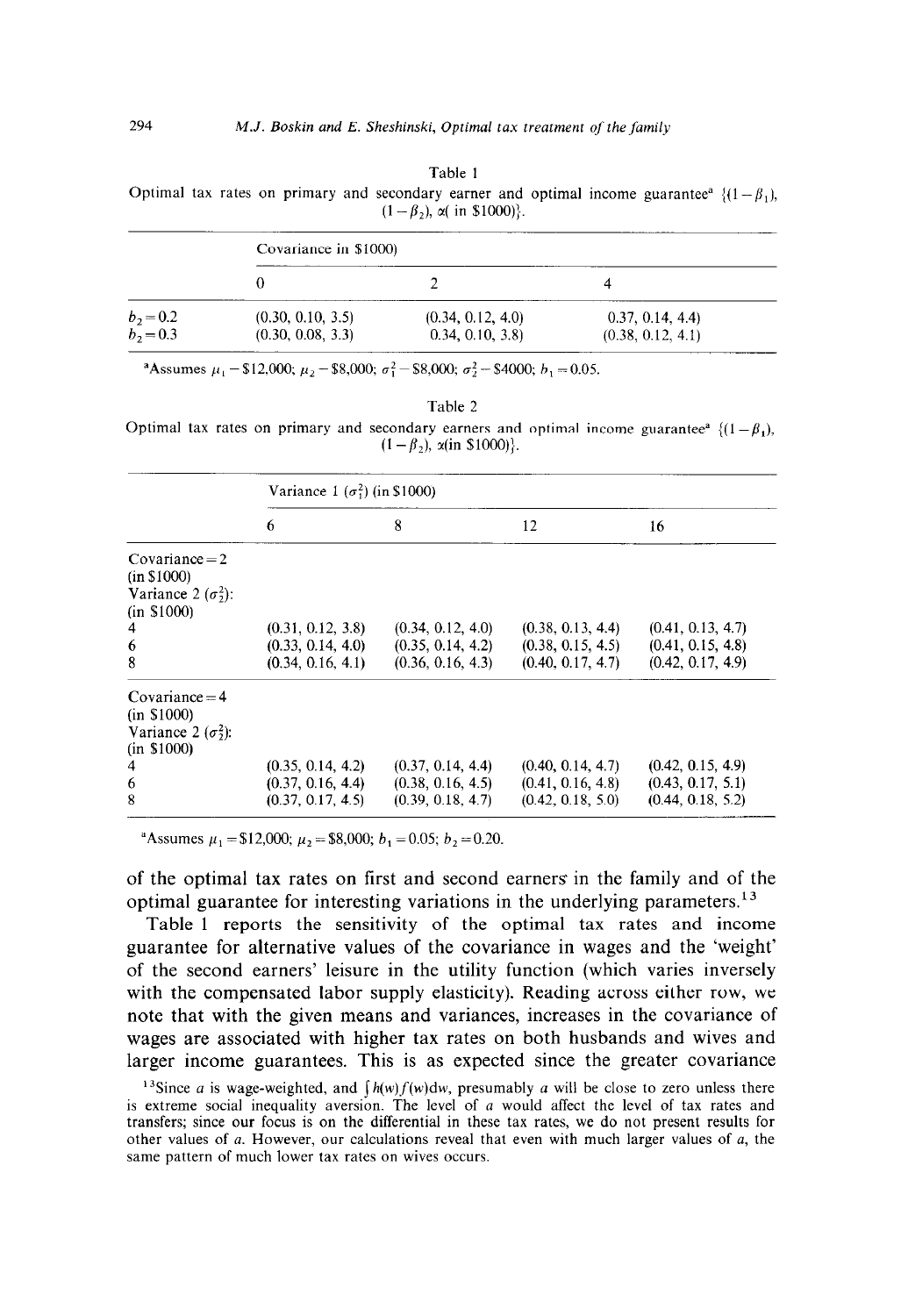implies greater inequality in combined earnings. Also, note that the optimal tax rate on primary earners in these examples is on the order of *three* times as large as that on secondary workers.

Next note that as  $b_2$  increases from 0.2 to 0.3 (with the corresponding decrease in  $b<sub>c</sub>$ ), the optimal tax rate on secondary earners declines slightly, as does the optimal income guarantee. The increase in *b,* implies a *reduction* in the compensated elasticity of labor supply (or leisure demand). Since *6,*  remains at 0.05 in the example, and the sum of the *b's* is unity in the Stone-Geary utility function, the increase in  $b_2$  is offset by a decline in  $b_c$  implying an increase in the compensated demand for consumption goods.

Table 2 focuses on the effects of inequality on the optimal tax rates and income guarantee. Given the assumed mean wages, covariance in wages and labor supply parameters, we note a series of interesting results. First, as in table 1, the optimal tax rates on primary earners are between twice and three times as high as those on secondary earners. Second, reading across rows, note that for a given variance in the wages of the secondary earner, as the variance in the primary earners' wages increases, their tax rates and the income guarantee rise substantially. There is little effect on the (optimal) tax rate on secondary earners. *All* of the larger guarantee to offset the greater inequality comes at the expense of the primary earner.

Third, reading down columns, note that for a given variance in the primary earner's wages, increases in the variance of the secondary earner's wage results in an increase in their tax rate and the income guarantee, and a very slight increase in the tax on primary earners. This slight asymmetry results from the fact that much more is collected in taxes from primary earners.

Fourth, comparing corresponding sets of tax rates and guarantees in the upper and lower panels of table 2 reveals that for each given pair of variances of wages, the larger the covariance, and hence, the greater inequality in pooled family income, the higher the tax rates on each family member and a larger income guarantee.

Thus, our numerical examples reinforce the analytical results reported above and provide ample scope for scepticism concerning the desirability of income splitting and taxation based on pooled family income independent of source. The optimal taxation of two-earner families, when their labor supply elasticities and/or underlying distribution of wages varies,<sup>14</sup> implies separate tax rates (or schedules of rates) on each separately. The optimal transfer payment system to reflect inequality aversion will also be affected by these same structural features of our economy and the tendency of earners to form families.

<sup>&</sup>quot;Obviously, the  $S_{ij}$  and  $\delta_{ij}$  depend upon the tax rates; the current estimated values will change if we change tax rates. However, the qualitative conclusions reported here are quite robust to modest changes in the  $S_{ii}$  and  $\delta_{ii}$ .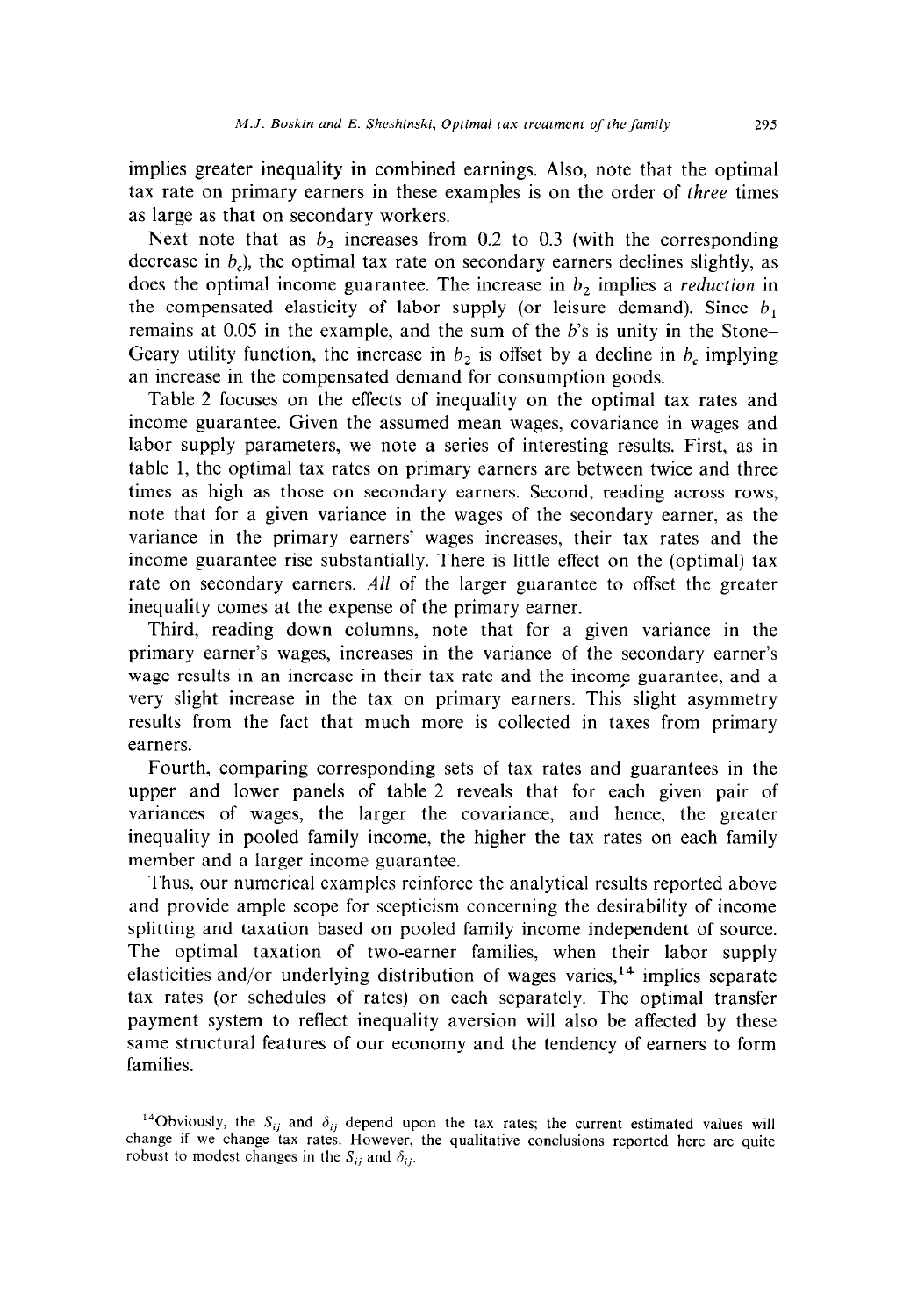While alternative estimates would change these rates somewhat, our major qualitative feature  $-$  the higher rate of tax on husbands than wives  $$ results from all reasonable parameter values. We take this to be a strong indictment of the case for income splitting quoted in section 2. In a world of married couples, the primary earner should face higher tax rates than the secondary worker.

## **5. Conclusion**

We have examined the appropriate unit of account for personal income taxes in a world of married couples which differ in earning capacity. The typical second-best problem yielded both analytical results and empirical insights which suggest that equal marginal tax rates on husbands and wives, as under the U.S. income splitting provision, is nonoptimal. The primary earner in the family would face higher optimal tax rates than the secondary earner due to the relatively less elastic labor supply of primary workers. A numerical example based on recent parameter estimates derived from the Stone-Geary utility function suggests that the rate on husbands would be roughly twice that on wives.

Families differ in more than their ability to produce market income. They differ in the number of children, whether or not two adults are present, etc. The increase in divorce rates and other changes in family patterns suggest that the relative tax treatment of families of different size and composition is also becoming more important. Indeed, we hear more and more about incentives to marry or to divorce embedded in the tax codes of different countries. We shall deal with questions of family size and composition in a sequel to this paper. We hope that by focusing on the optimal tax treatment of the family in a world of married couples only, we have brought to attention the neglected, but crucial, issues of relative labor supply elasticities and wage rate variances and covariances of husbands and wives.<sup>15</sup>

 $15Robert Hall points out to us that as formulated, our problem can be thought of as applying$ to any two-dimensional labor supply decision, e.g. optimal taxation of a worker early and late in life.

#### **References**

Ashenfelter, 0. and J. Heckman, 1973, Estimating labor supply functions, in: G. Cain and H. Watts, eds., Labor supply and income maintenance (Academic Press) 265-278.

Boskin, M., 1973, The economics of labor supply, in: G. Cain and H. Watts, eds., Labor supply and income maintenance (Academic Press) 163-181.

Bowen, H. and T. Finegan, 1969, The economics of labor force participation (Princeton University Press).

Brazer, H.E., 1980, Income tax treatment of the family, in: H. Aaron and M. Boskin, eds., The economics of taxation (The Brookings Institution) 223-246.

Cain, G., 1966, Married women in the labor force (University of Chicago Press).